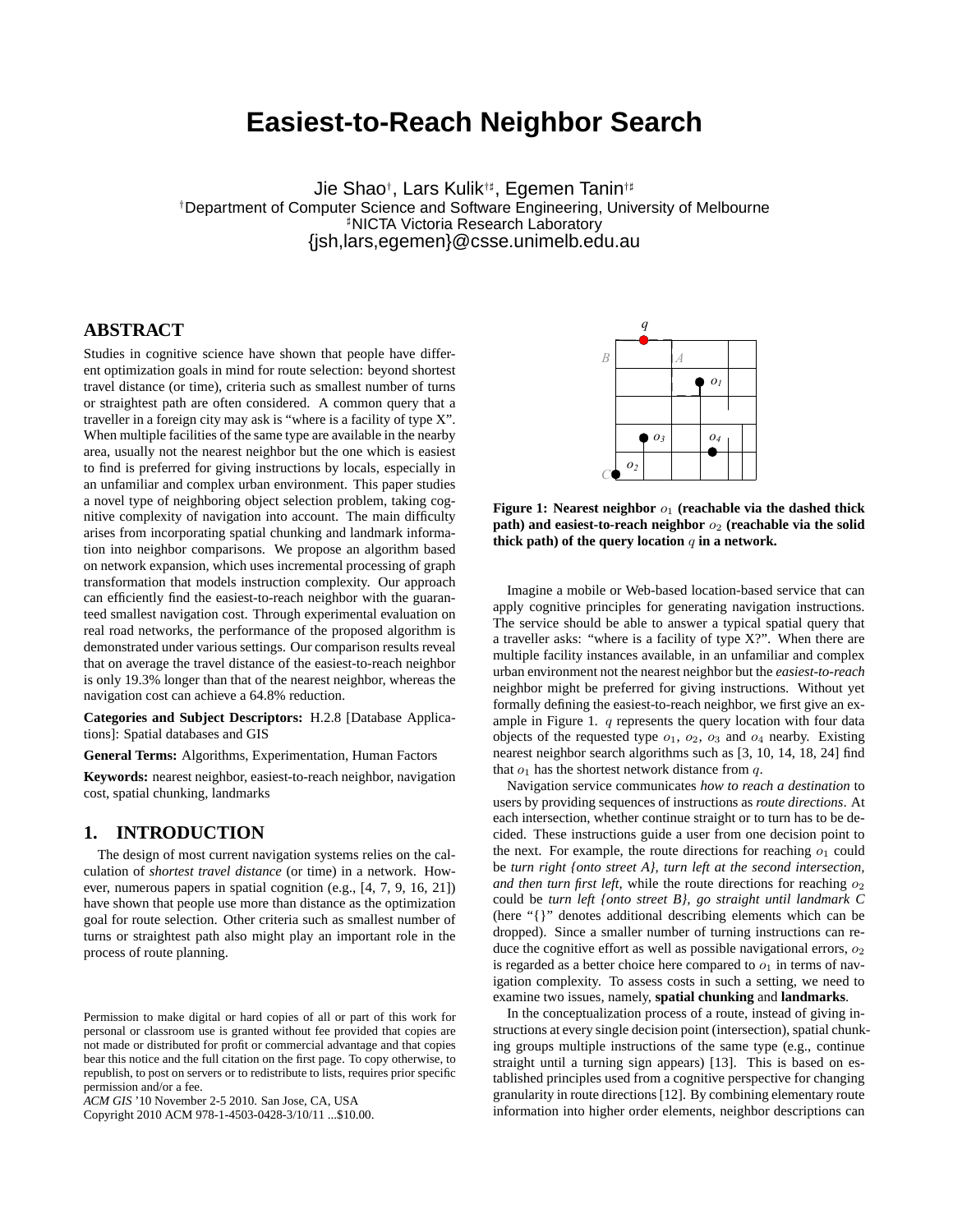be simplified. In the example of Figure 1, it can be seen that the reduction of instruction complexity for describing how to reach  $o_1$ or  $o_2$  from q corresponds to the number and type of intersections chunked. It also implies that the total instruction complexity could be much smaller than the sum of each individual instruction.

Besides chunking consecutive decision points, landmarks can be incorporated to achieve better route directions (e.g., turn right at the 7-Eleven). Compared to turn-by-turn instructions with street names (predominantly adopted in current in-car navigation systems and online map services), a range of studies in human factors and ergonomics have empirically demonstrated the beneficial effects of incorporating landmarks into vehicle and pedestrian navigation instructions [8, 19, 23], such as improved navigation performance and confidence and reduced cognitive effort. Landmarks are also frequently referred to in human communication of routes and spatial reasoning. Furthermore, future navigation systems can be made more effective and safer, by using landmarks as key navigation cues into automatically generated route directions [6].

In contrast to previous research that solves the route selection problem of finding an optimum route in cognitive sense *for a given pair of source and destination* (e.g., [4, 9]), this paper studies a novel type of neighboring object selection problem *when there are multiple choices as the destination* in the area. In addition, we incorporate spatial chunking and landmark information which are not adequately addressed before in route directions, to resemble human interpretation of instructions. By applying a set of chunking rules to route direction elements, we can assess navigation costs from a cognitive perspective, and formulate a query that finds the easiestto-reach neighbor.

In a database context, to search for the easiest-to-reach neighbor with the smallest navigation cost it is unnecessary to first compute the optimal descriptions of all neighbors and then compare them in order to find one as the best choice. Given a path network (e.g., the road network of a city) with pre-defined landmarks annotated on it, the principle similar to that of Incremental Network Expansion (INE) [18] can be adopted, to perform node expansion starting from query location on a locally transformed "dual" graph [25, 26]: the edges are treated as nodes, and intersections as edges where each of the weights represents the instruction complexity. Instead of precomputing the costs of all turns in a path network, we incrementally transform a graph. Our core idea is that during the greedy process of expansion, the cognitive principles of *decision point complexity*, *spatial chunking* and *reference to landmarks* can be synthetically taken into account to dynamically label the nodes. Our approach can locate promising data objects earlier, and efficiently find the choice with the guaranteed smallest navigation cost. Some extensions of the proposed algorithm are also discussed. Since the cost function is adaptive to different requirements, our approach can be tailored to user preferences. Finally, we conduct a systematic experimental evaluation on real road networks, which well represent typical urban areas. The performance of the proposed algorithm is extensively studied under various parameter settings.

The main contributions of our work are as follows:

- We introduce and solve a new type of spatial query. Finding the easiest-to-reach neighbor provides new features for advanced navigational assistance.
- We devise a model that computes instruction complexity onthe-fly. This strategy not only reduces processing costs significantly but also makes it feasible to incorporate landmarks into instructions.
- We compare our algorithm against existing work and show that, in return for slightly longer travel distances, easiest-

to-reach neighbors offer considerable advantages in terms of their ease of navigation.

# **2. RELATED WORK**

Generating navigation instructions consists of two cognitive steps [15]: first, a route is *selected* for a pair of source and destination; then, its conceptualization is transformed to a sequence of instructions to *present* the information.

#### **2.1 Route Selection**

The traditional approach is to apply Dijkstra's algorithm (or a variant) on a graph representation of a given geometric path network to find the shortest path. The distances of nodes are used as travel costs. It is also possible to substitute the distance with time [2, 11]. However, the "cheapest" path can also be found according to some cost function using the cognitive aspects rather than travel distance or time.

Duckham and Kulik [4] proposed an algorithm to compute *simplest path* that minimizes the *complexity of instructions*. The idea of classifying different intersections was inspired by Mark [16]. Since the storage of edge-edge relations is required to allow individual weighting of each intersection for measuring the total instruction complexity, routing is not performed on the original geometric graph, but on a dual graph which models decision point complexity. Afterwards, shortest-path calculation can be applied on such a transformed graph to preferentially select a route through intersections that can be described using less complex instructions. An interesting finding of the experiments in [4] is that, simplest paths which completely rely on the measure of instruction complexity are on average only 16% longer than shortest paths.

Haque *et. al.* [9] proposed an algorithm to compute the *most reliable path*, defined as the one with the smallest *intersection ambiguities*. Analogous to the instruction complexity, the possible ambiguity of each intersection can be inferred from its *degree of connectivity*. For example, travellers are more likely to get lost at a 5-way intersection than at a 4-way intersection. Unreliability of a route is the total ambiguity of intersections that the navigator encounters. The rationale behind is that traversing a more reliable path leads to fewer navigational errors, which in turn may reduce the travel distance in practice (avoiding re-orientations).

Although these algorithms use different cost functions, their routing procedures are similar since they use only specific weights (representing the complexities/ambiguities of intersections) and there is no longer reference to geometric distance information after dual modelling. However, so far spatial chunking and landmarks have not been adequately addressed. They both have a potential to lead to much less cognitive effort required to follow route directions.

Our work emphasizes on finding the best choice for navigation in respect of cognitive complexity when multiple neighboring objects are available<sup>1</sup>. This *destination choice* problem complements the prior studies finding the optimum route in cognitive sense for a given pair of source and destination. To some extend, the difference here resembles the relationship between shortest-path calculation and nearest neighbor search problems in networks.

## **2.2 Context-Specific Route Presentation**

The presentations of previously selected routes can be simplified by taking current surrounding environment into account [22]. While one-to-one relations between decision point/action pair and

<sup>&</sup>lt;sup>1</sup>Or to be general, if more than one choice is needed for browsing, finding the top- $k$  easiest-to-reach neighbors ranked in ascending order of navigation cost.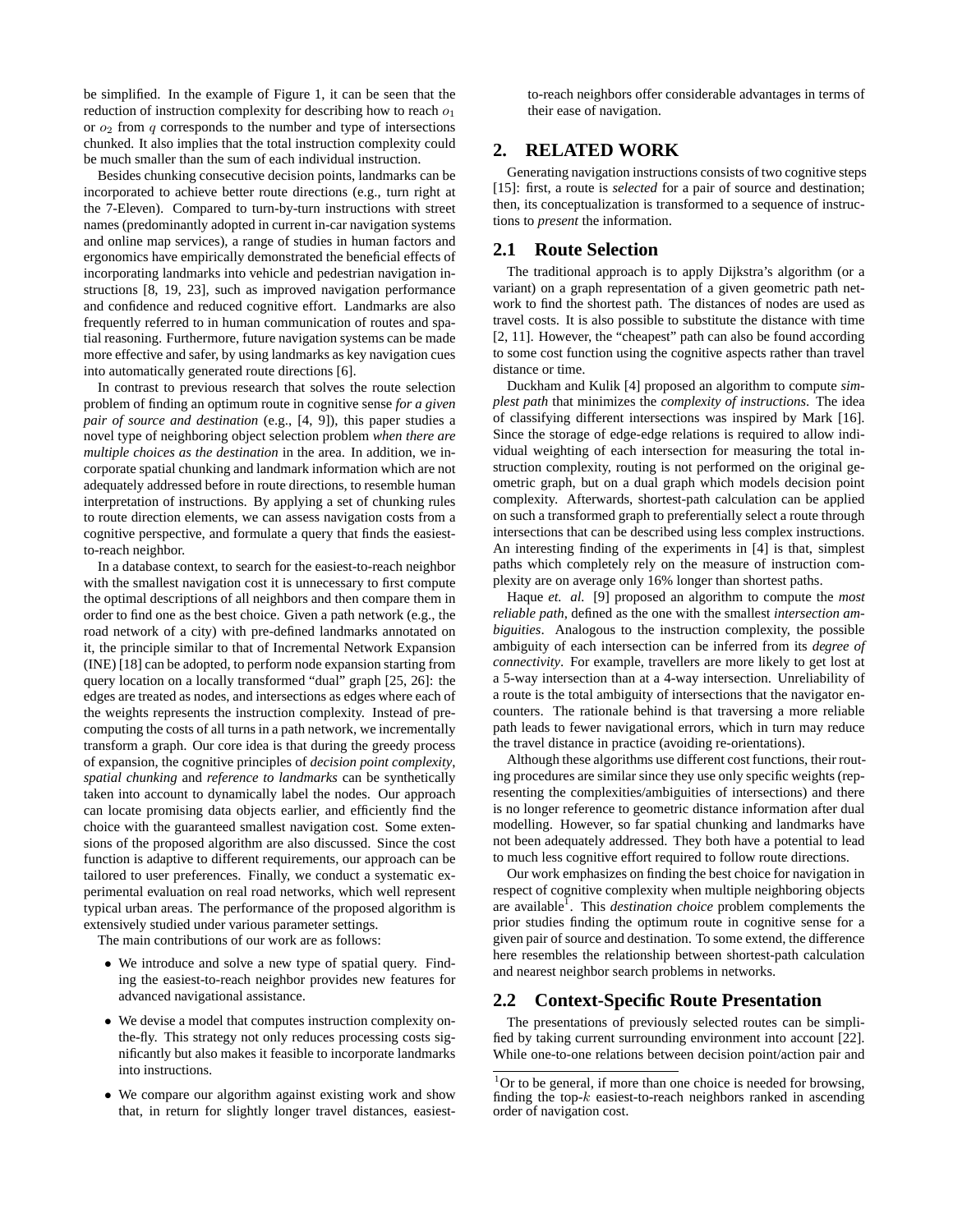instruction represent a low granularity, a high granularity stands for a many-to-one relation expressed by one instruction covering multiple decision points of a route. The different granularity levels are produced by applying chunking rules to route direction elements [12, 13]. As we shall elaborate in Section 4.1, multiple actions at decision points can be grouped into higher order route direction elements according to numerical and structural chunking, as well as landmark information [20].

Landmarks can be broadly defined as *external reference points that are potentially useful as navigation cues*. Particularly, we distinguish between *local* and *global* landmarks. This corresponds to the distinction made between specifying a specific route (local landmark) and specifying a spot on the way to a destination but without requiring a traveller to reach this spot via a specific route (global landmark). For example, chunkings based on distant but well-recognizable landmarks (e.g., turn right at the skyscraper) provide a kind of overall guidance. [17] shows that landmarks are selected for route directions preferably at decision points. We focus on point-like landmarks located at intersections where travellers have to turn, or along route segments for confirmation. For simplicity, linear landmarks spreading along a route (e.g., follow the river) or areal landmarks (e.g., across the park) are not considered in this study.

#### **2.3 Nearest Neighbor Search in Networks**

Papadias *et al.* [18] introduced two frameworks for *k* nearest neighbor search in spatial networks. The Incremental Euclidean Restriction (IER) approach applies the property that the Euclidean distance between two nodes is a lower bound of their network distance for search space pruning. The Incremental Network Expansion (INE) approach performs network expansion similar to Dijkstra's algorithm from query point and examines data objects in the order they are encountered. They showed that in general INE performs better than IER. As an optimization of IER, Deng *et al.* [3] proposed incremental Lower Bound Constraint (LBC). Kolahdouzan and Shahabi [14] presented a Voronoi-based Network Nearest Neighbor (VN3) approach. VN3 divides data space into the first-order network Voronoi diagram with respect to data objects. Finding the  $k$  nearest neighbors is done by identifying the first nearest neighbor using the Voronoi diagram, and deriving the subsequent nearest neighbors from adjacent Voronoi cells. Other nearest neighbor search algorithms based on pre-computation include techniques that use pre-computed shortest-path information stored in quadtrees [24] or grid-based data structures [10].

Unlike the above existing work, we study a different problem that considers cognitive complexity of navigation. The weights of network edges representing instruction complexities are computed on-the-fly. Only the principle similar to that of INE which expands network search towards data objects most likely to be in the final solution is borrowed here. In the experimental evaluation, we show the comparisons of travel distances and navigation costs of the easiest-to-reach neighbor and the nearest neighbor.

# **3. INSTRUCTION COMPLEXITY AND MODELLING**

We assume a network contains a set  $O$  of static data objects, all representing a particular type of facility instances. A network is traditionally represented by a (connected and simple) graph  $G =$  $(N, E)$ , where N is the set of nodes, and E is the set of edges (without restriction of generality, the direction of edges is ignored).  $G$  is normally sparse due to a small number of branches at an intersection, which implies that  $|E| = O(|N|)$ . This weighted graph



**Figure 2: Weighting of decision point complexity.** deg(v) **is the degree of a node** v **(i.e., the number of branches meeting at this intersection).**

additionally has a cost function  $\psi : E \to \mathbb{R}^+$  that maps each edge  $e \in E$  to a nonnegative number. The network distance  $d_G(u, v)$ between two nodes  $u$  and  $v$  is defined to be the length (i.e., sum of the costs) of the shortest path connecting them. To search for the easiest-to-reach neighbor which has the smallest navigation cost, a (cognitive) model is needed for instruction complexity.

Each neighbor description is built up from a set  $I$  of possible instructions (such as *turn left*, *turn right*, and *go straight*). Each instruction that guides a user to leave one edge  $e$  and enter the next edge  $e'$  in  $\tilde{G}$  has a cost associated with it using the function  $\omega : I \to \mathbb{R}^+$ . Potentially any meaningful cost value can be assigned as long as more complex decision points are associated with larger costs. In the experimental evaluation we adopt the weighting scheme shown in Figure 2 adapted from [4], which is based on a cognitive model to reflect the amount of information needed to successfully negotiate different decision points. In short, the cost function is not an attribute attached to individual edges or nodes in graph, but associated with *pairs of adjacent edges* (if G would be directed, the cost function should be associated with *pairs of consecutive edges* instead) to represent the **negotiation cost** of a decision point. Since in a realistic setting travellers have to reassure that they are still on track, we further assign the **traversal cost** of each route segment (or equivalently, passing a decision point) to be at least a positive number (e.g., we set this value to be two), even if just moving straight on. Thus, this model emphasizes the effect of both the overall *number* of decision points and the *type* of intersections in measuring the navigation cost of reaching a neighbor.

In addition, as aforementioned instructions may also include references to landmarks. For instructions that refer to landmarks from a pre-defined set<sup>2</sup>, each landmark has a value which relates to a few factors (such as distance and orientation of a traveller when approaching, and saliency of the landmark itself). Thus, each instruction including a landmark also has a cost associated with it using the function  $w: I \to \mathbb{R}^+$ , which models the cognitive effort of its execution. Generally, small costs are assigned to landmarks with high information content and large costs are assigned to less prominent landmarks. Here, we use the similar weighting strategy

<sup>2</sup>Our work is concerned with incorporating landmarks in route directions, rather than extracting landmarks from databases like some other studies such as [5]. Therefore, we assume that a set of potentially useful landmarks is given a priori with their positions and characteristics available.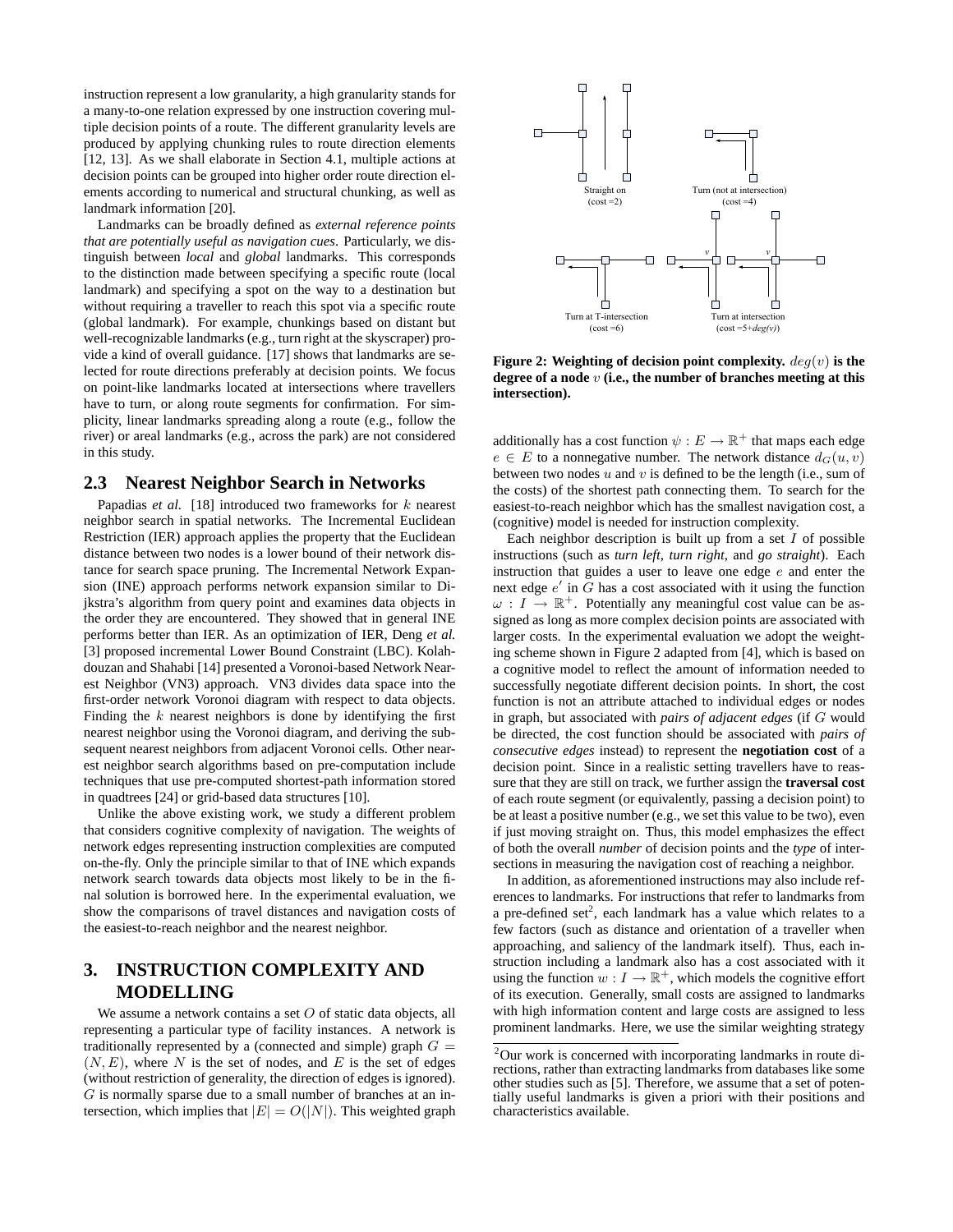described in [1] to assign such a cost value  $w_i$  of a specific landmark with respect to the node of traveller's position:

#### $w_i = a \cdot Distance + b \cdot Orientation + c \cdot Salience$

where  $a, b$ , and  $c$  are the preference parameters when looking for landmarks, Distance and Orientation values are given by the spatial configuration and  $Saliency$  value is derived from the inherent characteristics of the landmark itself.

In essence, each common node shared by a pair of adjacent edges  $(e, e')$  in E can be labelled with a cost, which models the instruction complexity when leaving one edge e and entering the other edge e'. Note that, each instruction may be valid for different pairs of adjacent edges, and *each pair of adjacent edges could have more than one instruction associated with it*. For example, the instructions "turn right at the intersection" and "turn right at the 7-Eleven" might both encode the equivalent action at a particular decision point. Different instructions may have different costs. However, when we have several instructions (including the possibility of using landmarks in the instructions) to describe how to reach the next decision point from the current one, *the minimum navigation cost is determined by the instruction with the smallest cost*. From a cognitive perspective, the cost  $w_i$  of a turning instruction incorporating a landmark is generally smaller than the cost  $\omega_i$  of a plain instruction that encodes the equivalent action. Thus, the parameters  $a, b$ , and  $c$ should be calibrated to properly assign cost values.

Modelling instruction complexity was previously treated as constructing an evaluation mapping of dual graph  $G' = (E', \xi)$  from the original node-edge graph  $G = (N, E)$  in [4, 25, 26]. E' is the set of edges in  $G$  and  $\xi$  is the set of pairs of adjacent edges, with each weight representing instruction complexity. However, we cannot follow such a dual modelling to weight the combination of pairs of adjacent edges for solving our problem, for two reasons:

- First, all the edge-edge relations need to be enumerated to make the dual construct of the whole graph available. In other words, the individual weighting of each pair of adjacent edges in the network has to be pre-computed. For each node  $n_i$  in G, there are  $m(m-1)/2$  pairs, with m being the degree of  $n_i$  (as a rough estimation we can make a reasonable assumption about the mean degrees to be 3 in networks in the geographical domain). It incurs a high cost to compute and maintain such a large number of weights.
- Second, using landmarks in instructions will not be easily possible. When reference to landmarks is considered, the cost assignment process critically depends on the distance between the node representing a traveller's position and a landmark, as well as the orientation of the traveller with respect to the landmark when approaching. This process is intrinsically query-dependent and as a result, cannot be easily materialized.

Since easiest-to-reach neighbors are generally close to query locations, usually only a small portion of the network is relevant to query processing. In fact rather than assigning costs in advance, we can compute instruction complexity on-the-fly from geometry and topology. For real path networks (not necessarily like the rectangular block structure as shown in Figure 1), the degree of each node is first computed. Normally, a turn is perceived as an enforced deviation from the geodesic line. Thus, the set of possible instructions for decision points can be inferred from the angular deviations from the previous movement which are then matched to categories of angular intervals. For example, only the movement with angular deviation less than 12◦ is deemed as continuing straight. Other choices

for angular intervals here are possible as well. Through such an *incremental materialization* strategy to obtain the relevant part of a transformed graph, we can follow the network from the query location  $q$  and expand further in a similar fashion to Dijkstra's algorithm (a greedy process still yielding the global optimum). Data objects are inspected in the order they are encountered. Since numerical, structural and landmark chunkings impose multiple complex issues onto the process, we introduce a set of chunking rules employed in this study before presenting easiest-to-reach neighbor search.

# **4. NAVIGATION COST WITH CHUNKING**

The hierarchical organization of spatial information and the ability to change between different granularity levels are important characteristics of the cognitive organization of spatial knowledge. In this section, we elaborate some popular means of chunking consecutive decision points into higher order route direction elements, which have direct influences on measuring navigation costs.

#### **4.1 Chunking Rules**

**Numerical Chunking:** Numerical chunking characterizes the grouping of actions at decision points by counting them and summarizing them as a single instruction.

Example: *Go straight at the first and second intersections, and then turn left* ⇒ *Turn left at the third intersection*.

Example: *Turn first left, and then turn left again*  $\Rightarrow$  *Turn left twice.* **Structural Chunking:** Salient structural characteristics of intersections or other environmental elements allow identifying these locations uniquely. Within the context of a specific route, some intersections can have highly salient features, especially when they are complex, enforce a change in the movement or even block it.

Example: *Turn left at the T-intersection* (when a T-intersection is reached at the end of a road from the "body" of the T, a turning instruction is mandatory so it marks the end of a chunk).

**Landmark Chunking:** Landmarks located along a route can be used to chunk certain parts of the route. Such landmarks are considered point-like if they are located at a specific spot along the route (e.g., an intersection), and are only functionally relevant for this spot. It could chunk all straight following route segments until a specific action is required at the end of chunk. The principle is similar to structural chunking.

Example: *Turn left at the church*.

Sometimes if a landmark is well known or has good visibility, it potentially allows chunking large parts of a route without the need of mentioning actions to be taken at the intermediate decision points in-between start and end of the chunk. This kind of chunkings is termed *global chunking*. By using global landmarks, a route does not always have to be fully specified and individual decision point/action pairs may be no longer identifiable. On the contrary, in the case that part of a route is chunked by local landmarks, the involved decision point/action pairs are implicitly represented but still identifiable.

## **4.2 Measuring Navigation Costs**

In Section 3, we have mentioned that the navigation cost of reaching a neighbor is constituted of negotiation cost and traversal cost. Let  $\{s = n_1 \rightarrow n_2 \rightarrow \ldots \rightarrow n_m = d\}$  represent a path which passes through a sequence of nodes where  $e(n_i, n_{i+1}) \in E$ ,  $i = 1, \ldots, m - 1$ . Assume we have the relevant part of the transformed graph, which gives the complexity of each involved instruction  $\omega_i$ . We introduce two policies in the measure of navigation cost  $NC(s \rightsquigarrow d)$ , which can assess the cognitive complexity of navigation it takes to travel along the path  $(s \leadsto d)$ .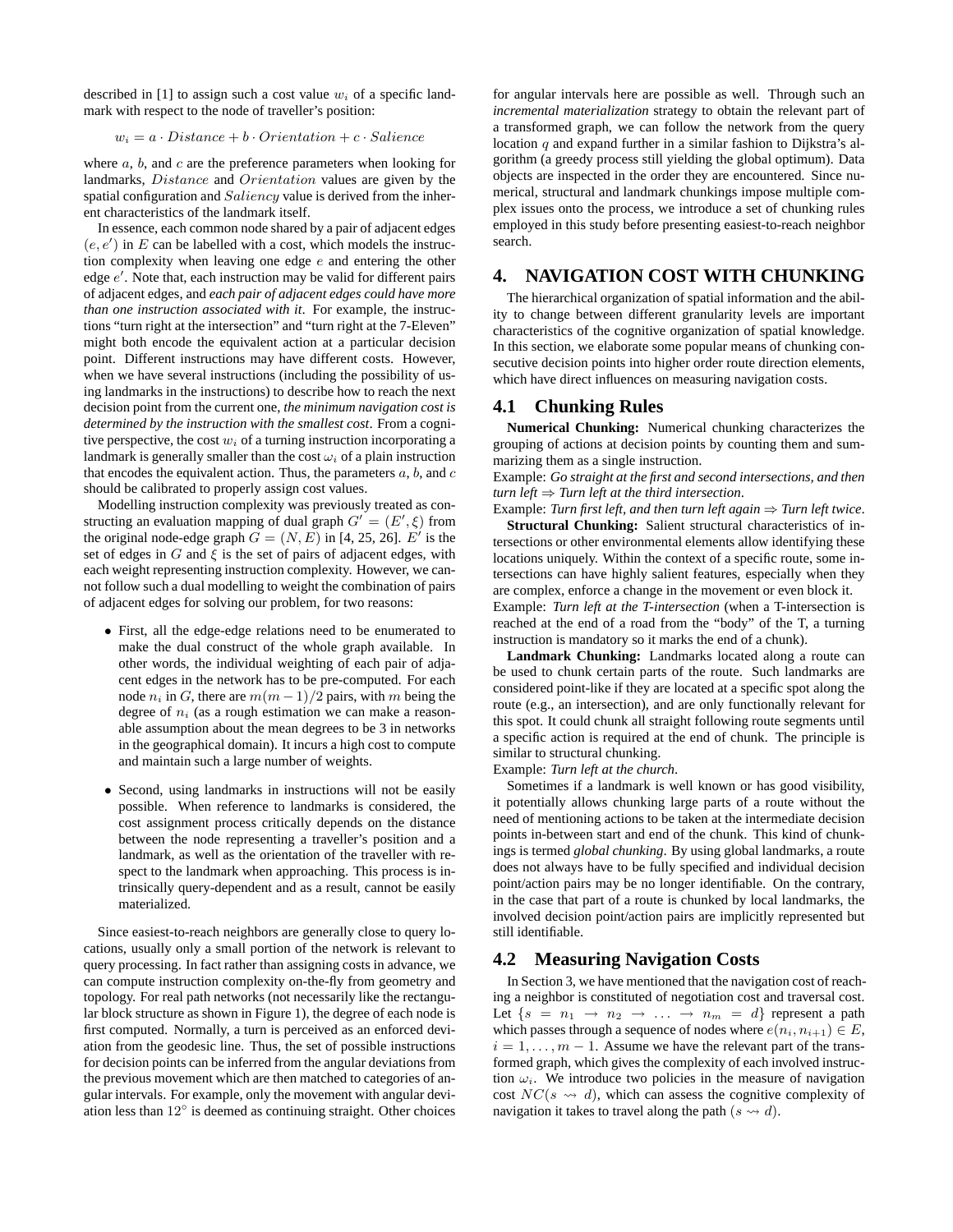

**Figure 3: Examples of how navigation costs are measured when chunking rules are applied (the part in bold is negotiation cost and the part with underline is traversal cost).**

POLICY 1. *When numerical chunking is applied to group actions at multiple decision points, besides the first decision point the negotiation costs for other decision points in the chunk are no longer evaluated. However, since a minimum traversal cost of each route segment is enforced, the navigation cost is always increased by the value of traversal cost when passing more decision points.*

POLICY 2. *A chunk cannot be arbitrarily long unless a structural feature or a landmark unambiguously marks its end. For structural chunking or landmark chunking, the navigation cost is determined by the instruction complexity at the final decision point at the end of the chunk, plus the cumulative traversal cost that relates to how many decision points have been chunked.*

Figure 3 shows three examples of measuring the navigation costs when chunking rules are applied (the weighting scheme of decision point complexity follows Figure 2). The first example illustrates Policy 1 and the second example illustrates Policy 2. As we can see from the third example, navigation costs should be measured by properly applying the above two policies together to deal with different chunkings. Compared to simply computing the sum of individual decision points  $\sum_{i=1}^{m-1} \omega_i$ , these two policies enable us to better assess costs from a cognitive perspective. Note that we assume when chunking rules are applied, navigation cost is monotonically increasing when passing more decision points. This excludes the use of global chunking, in particular, the use of global landmarks in route directions.

#### **4.3 Problem Formulation**

With the measure of navigation cost, we are able to formally define our neighboring object selection problem (for generality, a version of finding the top- $k$  choices is stated below).

DEFINITION 1 (k EASIEST-TO-REACH NEIGHBOR SEARCH). *Considering a set of data objects*  $O = \{o_1, o_2, \ldots, o_n\}$  *and a query location* q *on a path network. A* k *easiest-to-reach neighbor search is defined as a query that finds a subset*  $O' \subseteq O$  *of k objects with minimum navigation cost to reach from* q*, i.e., for any object*  $o' \in O'$  and  $o \in O - O'$ ,  $NC(q \rightsquigarrow o') \le NC(q \rightsquigarrow o)$ .

#### **5. SEARCH ALGORITHM**

Given a path network annotated with additional information of landmarks, this section presents a computationally efficient algorithm for easiest-to-reach neighbor search. Our approach combines the considerations behind both route selection in cognitive sense and context-specific route presentation. The proposed algorithm favors a route with the smallest cost in terms of total instruction

complexity. Meanwhile, it generates the best presentation of a route in light of the employed chunking rules. Here, the incremental processing of graph transformation is used to model instruction complexity. The algorithm is essentially a single source algorithm that performs node expansion starting from query location  $q$ , and inspects data objects in the order they are encountered. Since chunkings leave open more options to describe a neighbor which needs to be carefully considered, the challenge of the algorithm design lies in how to efficiently find a data object while guaranteeing that we minimize the navigation cost of reaching it.

To sum up, two most fundamental distinctions of our algorithm from the conventional INE for nearest neighbor search are:

- It works on a transformed graph modelling instruction complexity (where nodes are dynamically labelled by several cognitive principles), rather than geometric distance information (where edge weights are fixed), to evaluate the navigation cost of reaching a neighbor.
- The predecessor instruction of each step is recorded during the expansion, to apply chunk validity check for adapting the action to be taken to its context. This is crucial for computing the smallest cost of a node expansion.

#### **5.1 Chunk Validity Check**

Grouping of instructions performed in spatial chunking could be handled by introducing virtual edges in a graph that serve as "shortcuts" by connecting route segments which can be described by subsequent identical instructions. This method however will make the graph non-planar. In this study we adopt another method to handle this by inclusion in network expansion (propagating identical instructions forward through the graph from the edge currently being processed). First, we need to know whether edges are *chunkable*.

DEFINITION 2 (CHUNKABLE EDGE). An edge  $e_t$  is chunk*able from edge* e<sup>s</sup> *with an instruction* i *if there is a path from* e<sup>s</sup> *to* e<sup>t</sup> *that can be encoded as sequence of executions of* i*, and such a sequence is valid according to the employed chunking rules.*

As decision points in a chunk can be covered with a single instruction, besides the decision point to reach the first edge, the negotiation costs of the following decision points in the chunk are no longer evaluated individually (recall that for the first example in Figure 3, the navigation cost of "turn left twice" is measured by 4+2, rather than 4+4). We should only add traversal costs when passing more decision points but ignore negotiation costs for those edges which are chunkable. Formally, to implement this behavior in our algorithm, we assume a *chunk validity check* function.

DEFINITION 3 (CHUNK VALIDITY CHECK FUNCTION). *We define a chunk validity check function*  $v : E \times E \times I \rightarrow \{true, false\}$ *for a given starting edge*  $e_s \in E$ *, terminating edge*  $e_t \in E$ *, and instruction*  $i \in I$ *.*  $v(e_s, e_t, i)$  *is true only if*  $e_t$  *is chunkable from*  $e_s$ *using* i*.*

#### **5.2 Network Expansion**

We first consider a scenario that excludes global chunkings (i.e., only local landmarks can be included in route directions). The pseudo-code of the module for searching  $k$  easiest-to-reach neighbors is presented in Algorithm 1 and explained in detail below. Given the relevant part of a locally transformed graph with specific weights of involved intersections and pre-defined landmarks, and the chunk validity check function  $v$ , the algorithm takes a query location  $q$  and a value  $k$  denoting the number of data objects requested as input, and returns the  $k$  easiest-to-reach neighbors together with their corresponding navigation costs from q.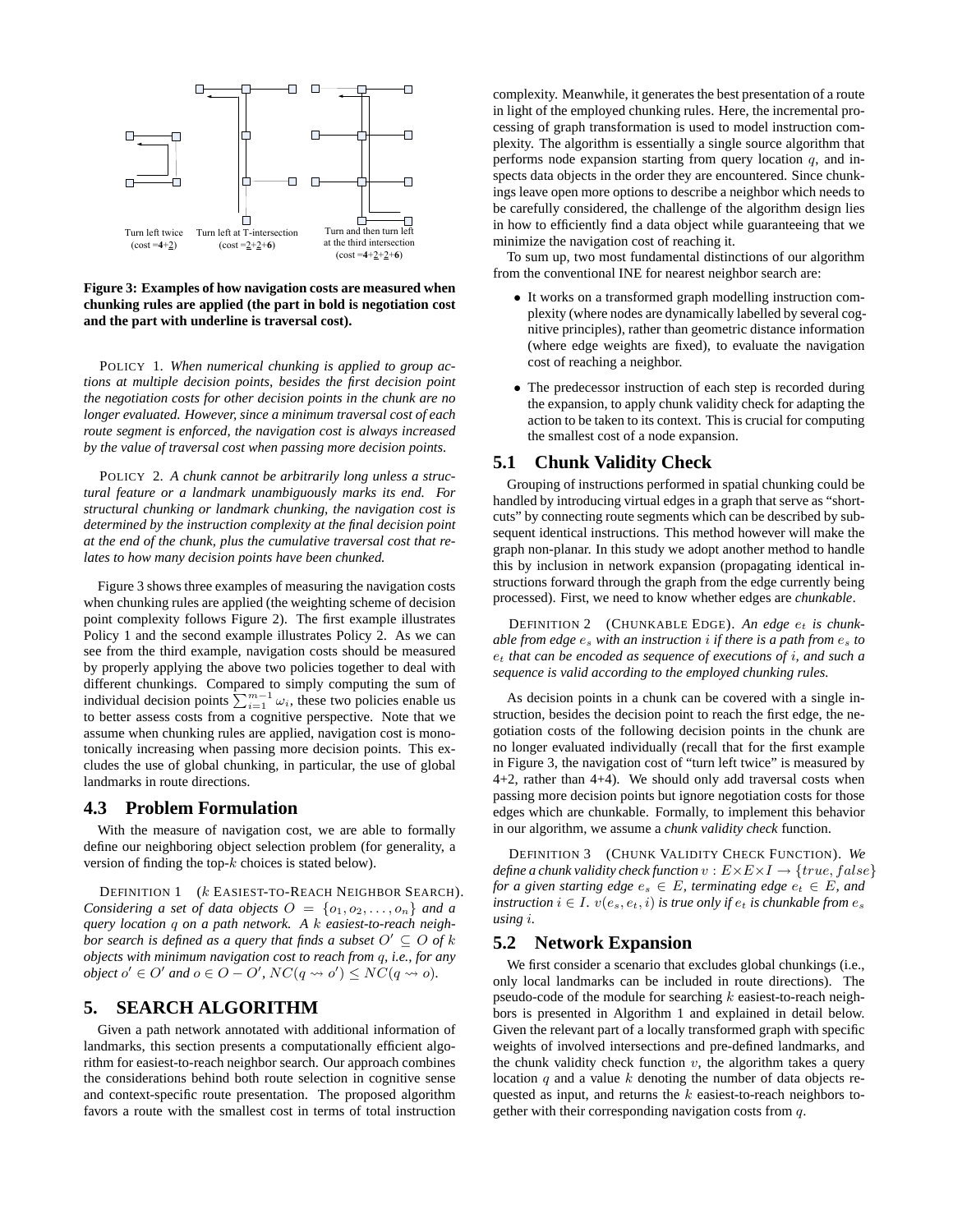#### **Algorithm 1**

| Input:                                                                            |  |  |  |
|-----------------------------------------------------------------------------------|--|--|--|
| Query location q, number of data objects requested $k$ .                          |  |  |  |
| Output:                                                                           |  |  |  |
| $k$ easiest-to-reach neighbors with their $NCs$ .                                 |  |  |  |
| Description:                                                                      |  |  |  |
| 1: initialize $NC_{max} \leftarrow \infty$ ;                                      |  |  |  |
| 2: find the edge $(n_i n_j)$ that covers q;                                       |  |  |  |
| 3: $S_{cover} = FindObjects(n_in_i);$                                             |  |  |  |
| $\sqrt{S_{cover}}$ is the set of objects covered by $(n_i n_j)$                   |  |  |  |
| 4: $O' = \{p_1, \ldots, p_k\}$ are the k easiest-to-reach neighbors sorted in as- |  |  |  |
| cending order of $NC$ (initially empty);                                          |  |  |  |
| 5: $Q = [(n_i, NC(n_i), min_NC(n_i), pre_i(n_i)),$                                |  |  |  |
| $(n_i, NC(n_i), min_NC(n_i), pre_i(n_i))]$ ; //sorted by NC                       |  |  |  |
| 6: dequeue the node <i>n</i> in <i>Q</i> with the smallest $NC(n)$ ;              |  |  |  |
| 7: while $ O'  \le k$ and $NC(n) \le NC_{max}$ do                                 |  |  |  |
| 8:<br>for each adjacent node $n_x$ of n connected by unexplored edge do           |  |  |  |
| 9:<br>$S_{cover} = FindObjects(nn_x);$                                            |  |  |  |
| 10:<br>update O' from $O' \cup S_{cover}$ ;                                       |  |  |  |
| $NC_{max} = NC(q \rightsquigarrow p_k);$<br>11:                                   |  |  |  |
| 12:<br>enqueue or update $(n_x, NC(n_x), min_NC(n_x), pre_i(n_x));$               |  |  |  |
| //evaluate with the cost function and chunk validity check                        |  |  |  |
| 13:<br>end for                                                                    |  |  |  |
| 14:<br>dequeue the next node $n$ in $Q$ ;                                         |  |  |  |
| 15: end while                                                                     |  |  |  |

Our algorithm incrementally expands its search for data objects through the network starting from  $q$ . Whenever a node is expanded, all outgoing edges from the node are retrieved and adjacent nodes are explored. Yet-to-be-visited nodes are stored in a priority queue  $Q$  sorted in ascending order of navigation cost to reach from  $q$  $(Q)$  is assumed to be empty initially and does not allow duplicate nodes). The information of each element in  $Q$  is represented as a tuple  $(n, NC(n), min_NC(n), pre\_i(n))$ , where n is the node ID,  $NC(n)$  is the *currently determined* navigation cost from  $q$  to the node,  $min_N C(n)$  is the *minimum possible* navigation cost from  $q$  (by assuming traversal costs only, which is computed based on the number of route segments to reach the node), and  $pre\_i(n)$ is the recorded predecessor instruction. The algorithm iteratively expands the node currently with the smallest  $NC$  and adds its adjacent nodes into Q (if a node has been visited before and hence is already in the priority queue then, if the newly determined navigation cost is smaller than its  $NC$  stored in  $Q$ , the navigation cost is updated). These operations are repeated, and terminated when the following conditions are met: we have  $k$  data objects found by  $S_{cover}$  in  $\{p_1, \ldots, p_k\}$ , and no other object is possible to have a smaller navigation cost than the kth one we already found (once the next node *n* to be expanded in Q has a navigation cost  $NC(n)$  that is larger than  $NC_{max}$ ). Our core idea is that local landmarks are integrated in the cost evaluation by using instructions incorporating landmarks to override plain instructions whenever appropriate, and spatial chunkings are handled by chunk validity check during each step the expansion. As we will see in Section 5.3, an additional post-verification module can be employed in the presence of global landmarks with the aid of obtained minimum possible navigation cost information,  $min_N C(n)$ .

To clarify the algorithm, we explain it using an example as shown in Figure 4 in conjunction with Table 1, to find the first easiestto-reach neighbor with respect to the query location  $q$ . A simple instruction set  $I = \{Left \rightarrow L, Right \rightarrow R, Straight \rightarrow S\}$ is assumed for ease of illustration. The cost function  $\omega$  follows the scheme shown in Figure 2. Next, we describe the workings of the algorithm step by step.

First, after initialization the algorithm begins with searching in the network R-Tree to locate the query point  $q$ , for finding which



**Figure 4: The sample example following Figure 1, with subscript of a node denoting the visiting order of it.**

edge on the original graph it lies on. The result is  $(n_1, n_2)$ . Then it checks whether there are any data objects on this edge (with the function  $FindObjects$ ) to be added into in-memory list  $S_{cover}$ . In our example here  $S_{cover} = \emptyset$ . Then,  $n_1$  and  $n_2$  are added into the priority queue Q. Nodes in Q should be sorted by NC in ascending order. Here, we assign nodes directly connected to the query point  $q$  with zero navigation cost (i.e., no cost is applied to the initial orientation stage). A more sophisticated choice might include weights for initial orientation, perhaps preferentially selecting initial orientations that are easier to explain (e.g., orientation towards an easily visible landmark).

Next, the algorithm removes the node with smallest NC from Q and expands it. In case of a tie we pick up an arbitrary one, so the element  $(n_1, 0, 0, S)$  is dequeued first and  $n_1$  is expanded. Since the negotiation cost of the turning instruction "L" via  $n_1$  to  $n_3$  is 4 (according to Figure 2) and the minimum traversal cost is assigned to be 2, we enqueue a new element  $(n_3, 4, 2, L)$  in Q. Every time we dequeue the element of a node  $n$  which is to be expanded, the navigation cost from  $q$  to each adjacent node  $n_x$  of  $n$  connected by an unexplored edge will be evaluated according to the cost function  $\omega$  together with the chunk validity function v. This is because we have the predecessor instruction of each step recorded and when consecutive instructions are identical, the increment for the navigation cost is just the traversal cost (smaller), but not negotiation cost (larger). As discussed above, *the increment for the navigation cost for expansion to a new node should always be determined by the instruction with the smallest cost if there are multiple possibilities to encode the action*. For example, when the algorithm dequeues the element  $(n_2, 0, 0, S)$  and expands the node  $n_2$ , since the instruction of the action from  $n_2$  to its adjacent node  $n_4$  is "S" which is identical with the previous one, the navigation cost is increased by 2, so  $(n_4, 2, 2, S)$  is added into Q. At the same time, the navigation cost from  $q$  to  $n_5$  (another adjacent node of  $n_2$ ) is evaluated. Since the negotiation cost of the turning instruction "R" via  $n_2$  to  $n_5$  is 8 (according to Figure 2), another element  $(n_5, 8, 2, R)$  is also enqueued. In this way, the algorithm iteratively expands the node with the smallest NC and adds its adjacent nodes into Q (the detailed steps are shown in Table 1). Note that, when a node  $n$ is removed from the priority queue for expansion, we have to examine all its adjacent nodes connected by unexplored edges. If an adjacent node has been visited before (by another expansion) and is already in  $Q$ , once an even smaller  $NC$  value than the old one is obtained, the tuple stored in  $Q$  will be updated. For example, when  $n_3$  is expanded in step 6, the navigation cost to its adjacent node  $n_5$ via the path  $q \to n_1 \to n_3 \to n_5$  should be evaluated. The result is  $4+8=12$  which is larger than the NC value of 8 obtained from the previous step, so the original tuple  $(n_5, 8, 2, R)$  is kept unchanged. On the other hand, although  $n_{11}$  is first visited from the expansion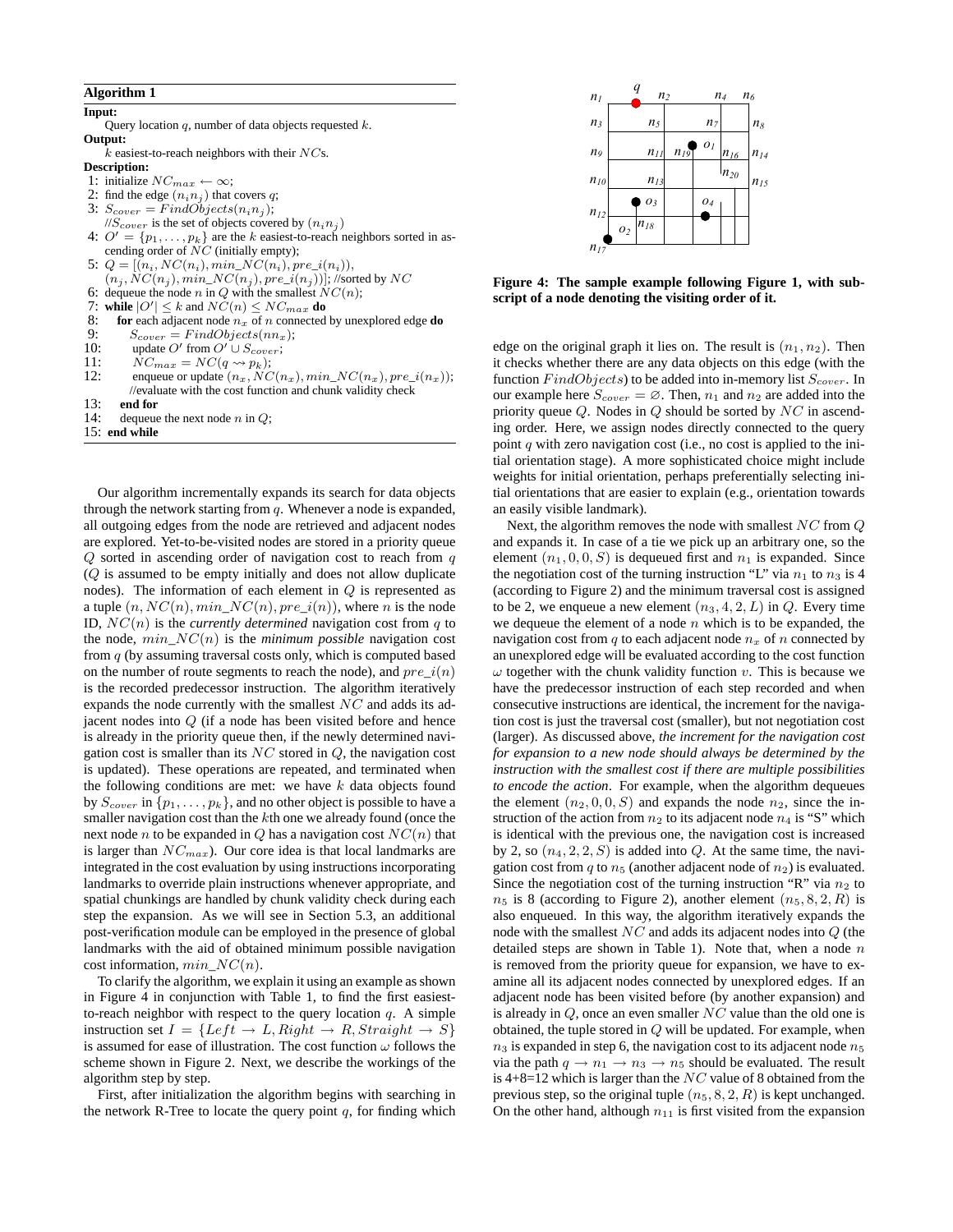| Step | Operation                                                               | Elements in the priority queue $Q$ (sorted in ascending order of $NC$ )                                           |
|------|-------------------------------------------------------------------------|-------------------------------------------------------------------------------------------------------------------|
|      | Locate the edge $(n_1, n_2)$ that covers q                              | $(n_1, 0, 0, S), (n_2, 0, 0, S)$                                                                                  |
| 2    | No object on $(n_1, n_2)$ , expand $n_1$                                | $(n_2, 0, 0, S), (n_3, 4, 2, L)$                                                                                  |
| 3    | No object on $(n_1, n_3)$ , expand $n_2$                                | $(n_4, 2, 2, S), (n_3, 4, 2, L), (n_5, 8, 2, R)$                                                                  |
| 4    | No object on $(n_2, n_4)$ or $(n_2, n_5)$ , expand $n_4$                | $(n_6, 4, 4, S), (n_3, 4, 2, L), (n_5, 8, 2, R), (n_7, 10, A, R)$                                                 |
| 5    | No object on $(n_4, n_6)$ or $(n_4, n_7)$ , expand $n_6$                | $(n_3, 4, 2, L), (n_8, 8, 6, R), (n_5, 8, 2, R), (n_7, 10, 4, R)$                                                 |
| 6    | No object on $(n_6, n_8)$ , expand $n_3$                                | $(n_9, 6, 4, S), (n_8, 8, 6, R), (n_5, 8, 2, R), (n_7, 10, 4, R)$                                                 |
| 7    | No object on $(n_3, n_9)$ or $(n_3, n_5)$ , expand $n_9$                | $(n_{10}, 8, 6, S), (n_8, 8, 6, R), (n_5, 8, 2, R), (n_7, 10, 4, R), (n_{11}, 14, 6, L)$                          |
| 8    | No object on $(n_9, n_{10})$ or $(n_9, n_{11})$ , expand $n_{10}$       | $(n_8, 8, 6, R), (n_5, 8, 2, R), (n_{12}, 10, 8, S), (n_7, 10, 4, R), (n_{11}, 14, 6, L), (n_{13}, 16, 8, L)$     |
| 9    | No object on $(n_{10}, n_{12})$ or $(n_{10}, n_{13})$ , expand $n_8$    | $(n_5, 8, 2, R), (n_{14}, 10, 8, S), (n_{12}, 10, 8, S), (n_7, 10, 4, R), (n_{11}, 14, 6, L), (n_{13}, 16, 8, L)$ |
| 10   | No object on $(n_8, n_{14})$ or $(n_8, n_7)$ , expand $n_5$             | $(n_{14}, 10, 8, S), (n_{12}, 10, 8, S), (n_7, 10, 4, R), (n_{11}, 10, 4, S), (n_{13}, 16, 6, L)$                 |
| 11   | No object on $(n_5, n_7)$ or $(n_5, n_{11})$ , expand $n_{14}$          | $(n_{12}, 10, 8, S), (n_7, 10, 4, R), (n_{11}, 10, 4, S), (n_{15}, 12, 10, S), (n_{13}, 16, 8, L),$               |
|      |                                                                         | $(n_{16}, 18, 10, R)$                                                                                             |
| 12   | No object on $(n_{14}, n_{15})$ or $(n_{14}, n_{16})$ , expand $n_{12}$ | $(n_7, 10, 4, R), (n_{11}, 10, 4, S), (n_{17}, 12, 10, S), (n_{15}, 12, 10, S), (n_{13}, 16, 8, L),$              |
|      |                                                                         | $(n_{16}, 18, 10, R), (n_{18}, 18, 10, L)$                                                                        |
| 13   | $o_2$ is found on $(n_{12}, n_{17})$ and no object on                   | $(n_{11}, 10, 4, S), (n_{16}, 12, 6, S), (n_{17}, 12, 10, S), (n_{15}, 12, 10, S), (n_{13}, 16, 8, L),$           |
|      | $(n_{12}, n_{18})$ , expand $n_7$                                       | $(n_{18}, 18, 10, L)$                                                                                             |
| 14   | No object on $(n_7, n_{16})$ , expand $n_{11}$                          | $(n_{16}, 12, 6, S), (n_{17}, 12, 10, S), (n_{15}, 12, 10, S), (n_{13}, 12, 6, S), (n_{18}, 18, 10, L),$          |
|      |                                                                         | $(n_{19}, 19, 6, L)$                                                                                              |
| 15   | No object on $(n_{11}, n_{13})$ or $(n_{11}, n_{19})$ , expand $n_{16}$ | $(n_{17}, 12, 10, S), (n_{15}, 12, 10, S), (n_{13}, 12, 6, S), (n_{20}, 14, 8, S), (n_{18}, 18, 10, L),$          |
|      |                                                                         | $(n_{19}, 19, 6, L)$                                                                                              |

**Table 1: Network expansion process for the example of Figure 4. Underline typeface means the this element is newly enqueued after this expansion, and bold typeface means the original tuple for this node which is already in** Q **is updated with a lower** NC**.**

of  $n_9$  in step 7 (an element  $(n_{11}, 14, 6, L)$  is enqueued due to the expansion path  $q \rightarrow n_1 \rightarrow n_3 \rightarrow n_9 \rightarrow n_{11}$ ), its navigation cost is lowered in step 10 (the tuple is updated to  $(n_{11}, 10, 4, S)$  due to the expansion path  $q \to n_2 \to n_5 \to n_{11}$ ). Likewise, although  $n_{16}$  is first visited from the expansion of  $n_{14}$  in step 11, its navigation cost is lowered in step 13 with the expansion of  $n_7$ . When  $o_2$ is discovered on the edge  $(n_{12}, n_{17})$  after the expansion of  $n_{12}$ , we set the threshold  $NC_{max} = 12$  which provides a bound to restrict the search space. Finally, due to the fact that further expanding  $n_{16}$ <sup>3</sup> which has a same navigation cost with  $NC_{max}$  cannot find any objects with smaller navigation cost, the algorithm terminates and  $o_2$  is returned as the answer.

For implementation, we mainly need four data structures to support the network expansion process: (i) an *adjacency component* which captures the network connectivity; (ii) an *edge component* which provides the information of each network edge  $(u, v)$ , length of the edge  $d_G(u, v)$ , and a pair of pointers to the adjacency list for its two endpoints u and v; (iii) an *instruction complexity component* which includes the cost of each network edge pair (these costs are computed during the expansion); (iv) an *R-tree component* which indexes the MBRs of edges.

By expanding the node with the smallest  $NC$  and adding new adjacent nodes, the algorithm maximizes the chance that promising data objects are located earlier than others. This is similar in spirit to Dijkstra's algorithm to propagate a search "wavefront" for finding the shortest paths from a source node to multiple destinations. However, in our problem we need to consider that currently determined navigation costs of nodes could be lowered by different expansion paths and chunking rules. Our algorithm works on a transformed graph modelling instruction complexity, and we only materialize the relevant part of it when actually needed. The cognitive principles of spatial chunking and reference to landmarks are also carefully taken into account. At the heart of our algorithm is the chunk validity check that is employed during the expansion. Previous action at a decision point used to reach an edge from its

preceding edge is recorded for each step. The algorithm applies every valid chunking rule to minimize the navigation cost. When the algorithm explores a new edge, it immediately checks whether two edges are chunkable so that the navigation cost can be lowered compared to the cost when treating them separately. If consecutive edges are chunkable, rather than evaluating the increment for the navigation cost by the regular negotiation cost, only a small traversal cost is added (the first navigation cost measuring policy). Since the navigation cost with chunking is monotonically increasing, the correctness of our algorithm is guaranteed. In effect, if  $m$  edges are chunkable by an instruction, the navigation cost is simply the negotiation cost at the starting decision point of the chunk, plus  $m - 1$  times the traversal cost. For example, the navigation cost of  $q \rightarrow n_1 \rightarrow n_3 \rightarrow n_9 \rightarrow n_{10} \rightarrow n_{12} \rightarrow o_2$  is measured by  $4+4\times 2.$  By keeping track of  $pre\_i(n),$  "do  $n$  times" chunkings are include in our network expansion.

#### **5.3 Post-verification for Global Landmarks**

For the purpose of testing whether there is any global landmark that could be included in route directions and consequently results in an even smaller navigation cost to reach a neighbor, an additional post-verification module can be used. Recall that for each node  $n$ , besides the navigation cost  $NC(n)$  we also store the information of minimum possible navigation cost  $min_N C(n)$  during the expansion by assuming traversal costs only.  $min\_NC(n)$  is measured as a *lower bound* of any possible navigation cost even if global chunking is applied. Note that, the minimum number of route segments to reach a node depends on the expansion path. For example in the process shown in Table 1,  $min_NC(n_{11})$  is first computed as 6 in step 7 (via  $q \rightarrow n_1 \rightarrow n_3 \rightarrow n_9 \rightarrow n_{11}$ , 3 times the traversal cost), but becomes 4 later in step 10 (via  $q \to n_2 \to n_5 \to n_{11}$ , only 2 times the traversal cost).

For global chunking, recall that the navigation cost is determined by the instruction referring to a global landmark at the final decision point, plus the cumulative traversal cost that relates to how many decision points have been chunked (the second navigation cost measuring policy). For example, if we have an available global landmark LM located at the intersection  $n_{18}$  as shown in Figure 5,

<sup>&</sup>lt;sup>3</sup>As shown in step 15, while the similar steps of expanding  $n_{17}$ ,  $n_{15}$  and  $n_{13}$  are omitted from the table for brevity.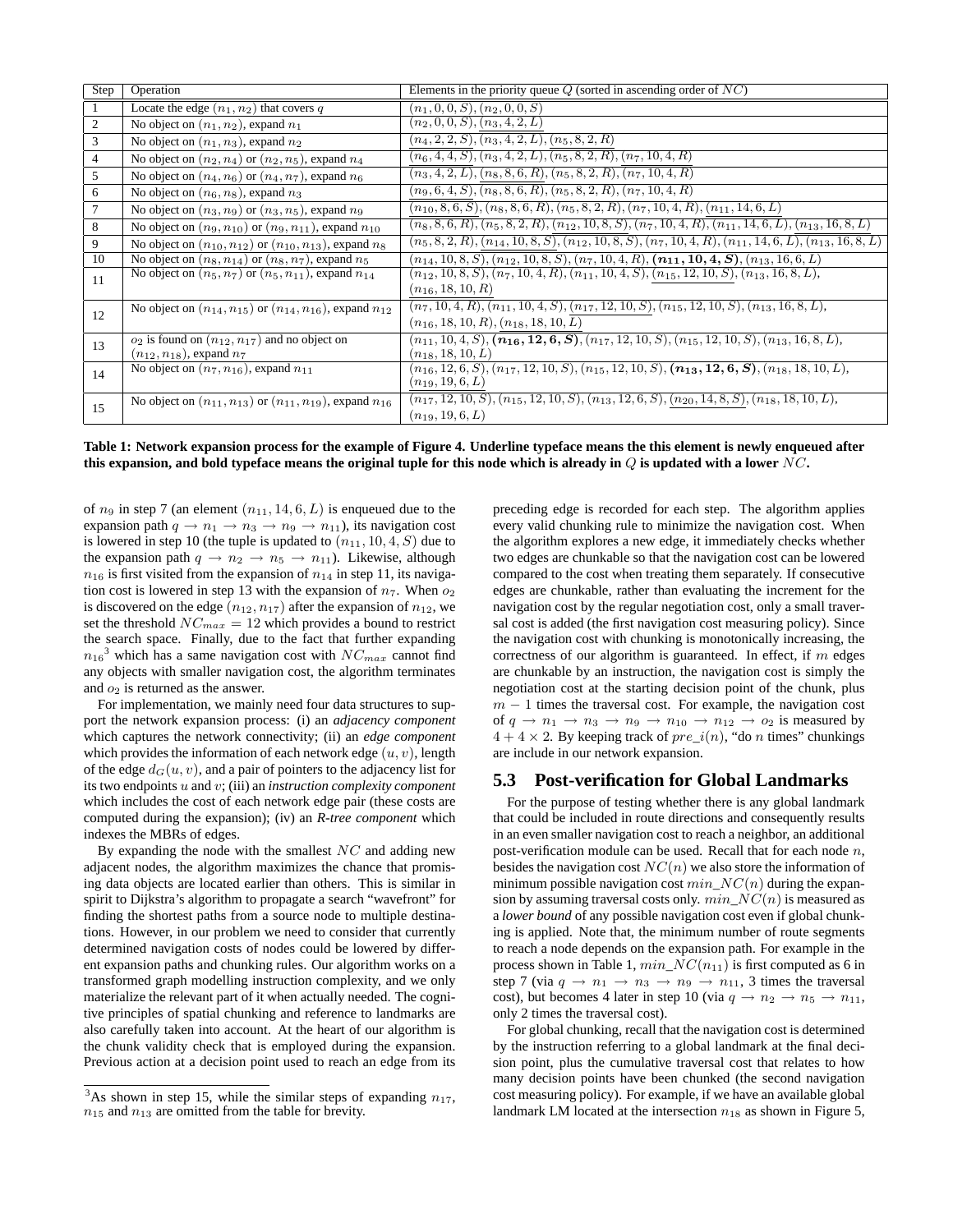

**Figure 5: With a global landmark LM located at**  $n_{18}$  **(repre**sented by a hexagon), the description of  $o_3$  could be "turn right **at LM" (via the dashed thick path).**



**Figure 6: The grey bold subgraph**  $(min_NC \leq 10)$  needs to be **verified whether there is any global landmark.**

the route directions for reaching  $o_3$  could be simply *turn right at LM*. Suppose the cost value of executing such a turning instruction at the landmark LM is 4, the navigation cost of reaching  $o_3$  is 10+4=14. This is because the minimum number of route segments to reach  $n_{18}$  is 5, so the cumulative traversal cost is 10 although there is no need to mention the actions at the five intermediate decision points  $n_1$ ,  $n_3$ ,  $n_9$ ,  $n_{10}$  and  $n_{12}$  in-between the start  $(q)$  and the end  $(n_{18})$  of the chunk.

Using  $min\_NC(n)$ , we can test the possibility whether some other data objects which have inclusion of global landmarks in their neighbor descriptions can result in even smaller NC. To this end, the tentative easiest-to-reach neighbor we have found in the network expansion process needs to be further verified to ensure that our eventual choice has the smallest navigation cost. The pruning condition can be summarized as: if the cost of instruction referring to global landmark is defined to be at least  $c_{min}$ , the area reachable from  $q$  with minimum possible navigation cost under  $NC_{max} - c_{min}$  should be searched for global landmarks. For example, if we define  $c_{min} = 2$ , in Figure 6 the grey bold subgraph (reachable from q with  $min\_NC$  under 12-2=10) needs to be verified whether there is any global landmark that can be included in a neighbor description.

# **6. TAILORING TO USER PREFERENCES**

It is often a desirable feature of navigation services to be adaptive to user preferences. The easiest-to-reach neighbor search algorithm tends to be reluctant to choose a turn, so in some extreme cases it could produce routes of considerable length. When there are a variety of choices of the same facility type available, sometimes navigators being guided in unfamiliar geographic environments would like to achieve certain trade-off between nearest and easiest-to-reach neighbors, or prefer major roads to minor roads,

etc. With the proposed algorithm as a basis, we introduce some possible extensions to support these more sophisticated behaviors.

The problem of nearest neighbor search has been studied extensively in spatial networks [3, 10, 14, 18, 24]. If travellers want to achieve some balance between *travel distance* and *navigation cost*, we can introduce a parameter  $\lambda$  to determine the cost used in the network expansion process described above. The hybrid of these two criteria can be reflected by a modified cost function

$$
\lambda \cdot Cost_{distance} + (1 - \lambda) \cdot Cost_{instruction}
$$

where  $Cost_{distance}$  is derived from the cost function  $\psi : E \to \mathbb{R}^+$ regarding network distance of traversing the edges,  $Cost_{instruction}$ derived from the function  $\omega: I \to \mathbb{R}^+$  modelling instruction complexity of turning onto the edges, and  $\lambda \in [0, 1]$  is a heuristic parameter used in the weighted sum (in order to produce dimensional similitude, the value of  $\lambda$  has to be calibrated for specific road networks to scale  $Cost_{distance}$  and  $Cost_{instruction}$  to be in the same units). Thus, a node shared by a network edge pair can be labelled with some new cost value embedded with both travel distance and cognitive complexity of navigation. These costs are also to be computed on-the-fly from geometry and topology during the expansion.

The easiest-to-reach neighbor algorithm sometimes selects major roads simply by virtue of their straighter geometry and less connected topology (i.e., fewer intersections). A modification of the cost function could easily be implemented to explicitly prefer certain types of road. For example, major roads could be preferred by making the costs for turns onto a major road smaller and turns off a major road larger, whereas minor roads could be avoided by making the costs of turns onto a minor road larger and turns off a minor road smaller.

## **7. EXPERIMENTAL EVALUATION**

In this section, we report the experiment results of the proposed search algorithm.

#### **7.1 Setup**

We use two real-world road network datasets for the experiments. They are the road networks for the city of Oldenburg (6,105 nodes, 7,034 edges) and San Joaquin County (18,263 nodes, 23,874 edges), respectively. The reason for using these two networks is that they well represent typical urban configurations. The degrees of connectivity in the both road networks are mostly between 2 to 4. All angular deviations less than  $12^{\circ}$  per side (within a  $24^{\circ}$  sector) are perceived as "go straight". In addition, we annotate 500 and 2,000 nodes as point-like landmarks located at intersections on Oldenburg and San Joaquin County road networks respectively, with the location and saliency information specified. 20% of them are annotated as global landmarks.

Data objects are synthetically generated on the networks with different densities (defined as *the percentages of the number of data objects over the number of nodes in the network*) varying from 1% to 10%. These data objects are distributed uniformly over the whole network space so that the data object distribution follows the network distribution. They are indexed by an R-tree with the maximum of 10 entries in each node. According to our analysis of real Point of Interest (POI) information available for another road network for California<sup>4</sup>, 71.4% types of facilities have a distribution

<sup>4</sup>This is the only dataset currently we have access to the real categories of POI information. However, since it represents the road network of a whole state, we prefer to use the above two datasets which include a denser downtown grid road network region and sparser suburban road network regions for test purpose.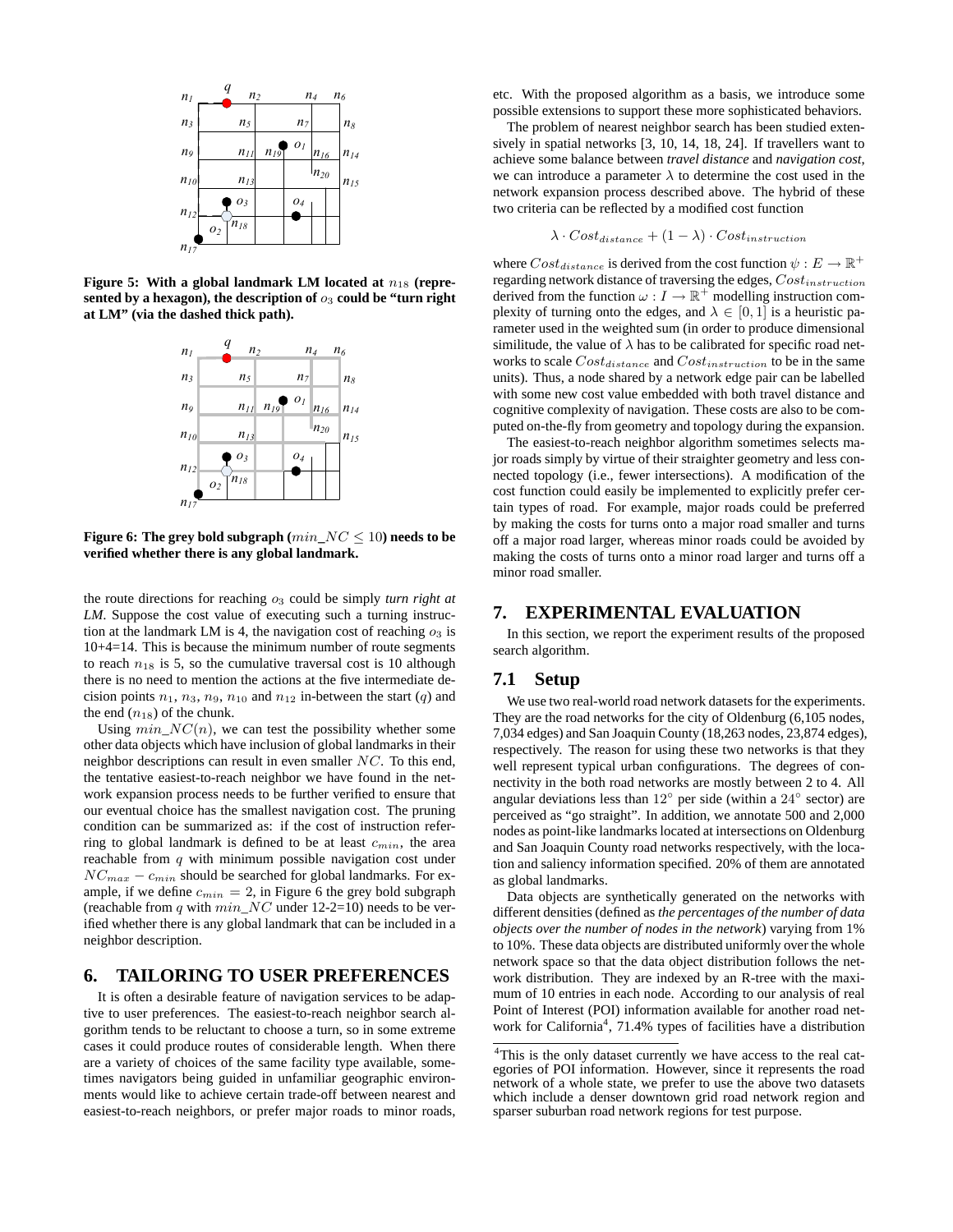| Parameter | Setting                                                    |
|-----------|------------------------------------------------------------|
|           | Data object density   1% to 10%, increment 1%, default: 5% |
|           | 2 to 10, increment 2, default: 4                           |





(b) San Joaquin County road network.



density less than 5%. The default values and ranges of the experimental parameters are summarized in Table 2.

The proposed algorithm is implemented in Java. For  $k$  easiestto-reach neighbor search, we execute workloads of 50 queries (random pick of 50 nodes in the networks as the test query locations), also following the network distribution. In the experimental evaluation, we study the efficiency of the proposed search algorithm, by varying the number of data objects requested and the distribution density. For each set of experiments, we only vary one parameter and fix the other to its default value. In the experiments we measure *execution time*, which indicates the total running time for the query processing. Our experiments are conducted on Windows XP platform with Intel Core 2 Duo CPU (2.66 GHz) and 4.0 GB RAM. The results reported are the average of 50 individual queries.

#### **7.2 Results**

First, we study the performance of the proposed search algorithm with regard to  $k$ , the number of easiest-to-reach neighbors to be searched. Figure 7 shows the query execution time versus  $k$ ranging from 2 to 10, with or without running the post-verification module for global landmarks. The results of both networks show that the running time of the network expansion module increases almost linearly with  $k$ . As can be expected, for a given road network, a large value of k corresponds to a larger area to be searched and more network expansion steps. However, the increase of overall number of network nodes accessed is not proportional to the increase of k. This is because the network search area for candidate data objects overlaps.

Next, we study the performance of the proposed search algorithm by varying the cardinality of data objects. Figure 8 shows the



**Figure 8: Effect of data object density.**

average query efficiency versus distribution density, when searching the default number of easiest-to-reach neighbors with or without running the post-verification module. From this set of experiments, we can conclude that in general when data object density increases, the execution time of the network expansion module decreases. This is because data objects are sparsely distributed in networks when density is relatively small. The number of steps to encounter a data object will increase, since more network nodes need to be expanded to get the results. In addition, by comparing the results from the two networks, we observe that the performance of our algorithm is insensitive to different network sizes. This can be explained as easiest-to-reach neighbors are generally close to query locations, so normally only a small portion of the network is relevant to query processing.

Generally, our algorithm performs well if the distribution density is not very small, and  $k$  is not very large (both assumptions are reasonable in practice). If we investigate the execution time of the  $50\times2$  runs individually, it is observed that the performance of query processing is poorer for query locations in a denser downtown grid than a sparser suburban region for the both road networks. Usually query points far away from the central grid requires relatively smaller number of expansion steps to find a neighboring object.

Furthermore, in the experimental evaluation we also examine the answers returned by the existing nearest neighbor search algorithm INE. We compare the travel distance and navigation cost of the first easiest-to-reach neighbor of each query with the first nearest neighbor  $(k=1$ , under the default density of data objects). The results reveal that the network distance to get to an easiest-to-reach neighbor has an average increase of 19.3% compared to that of a nearest neighbor, but at the same time the navigation cost is only about 35.2% compared to that of the nearest neighbor. Thus, in return for slightly longer travel distances, the easiest-to-reach neighbors offer considerable advantages over the nearest neighbors in terms of their ease of navigation (on average a saving of 64.8%), in particular for travellers unfamiliar with a foreign city. Therefore, the algorithm for this new type of query could be used as an alternative to the ex